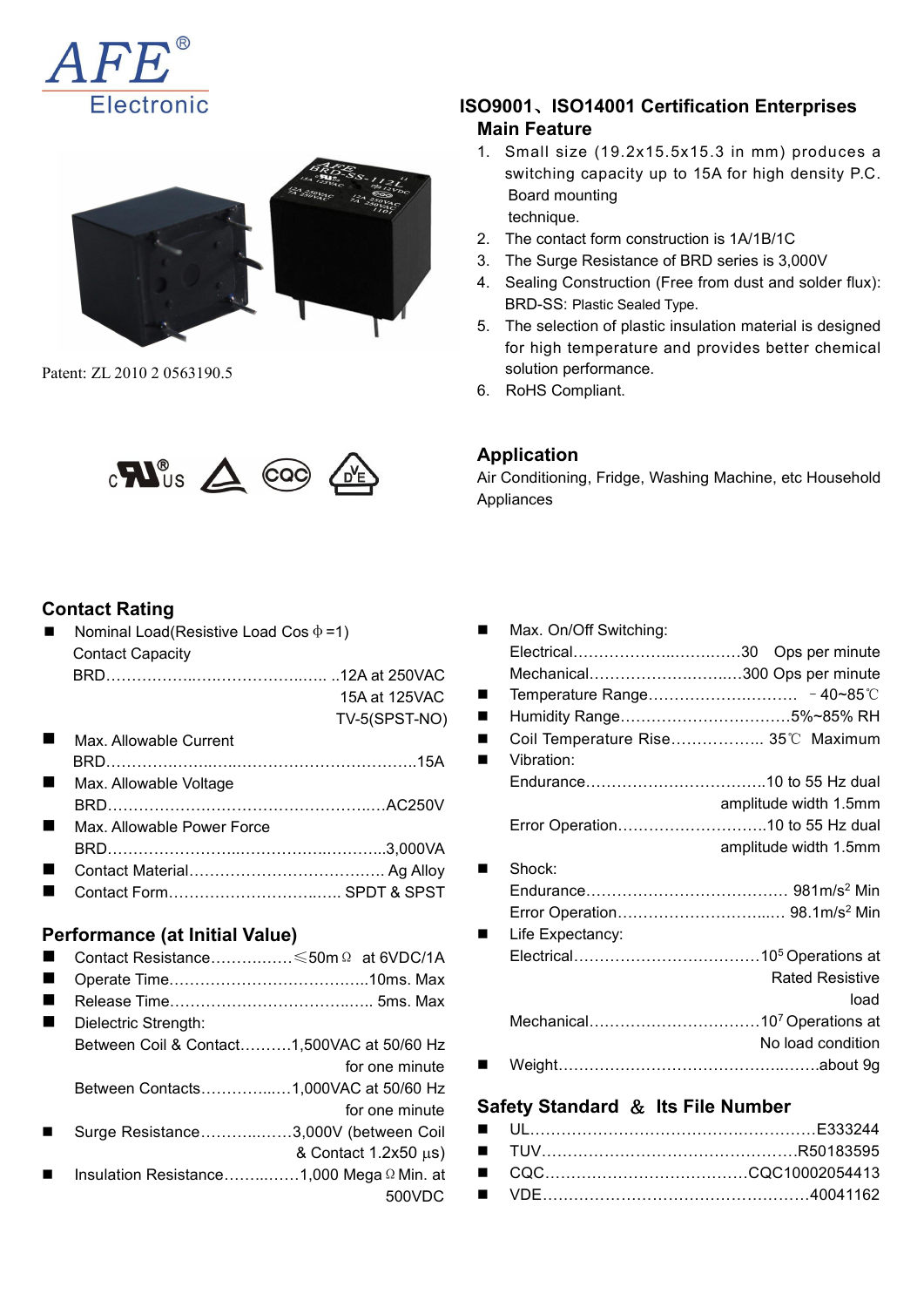

## **ISO9001**、**ISO14001 Certification Enterprises**

| Coil Sensitivity                                                                                 | Nominal<br>Voltage (VDC) | Nominal<br>Current (mA) | Coil<br>Resistance<br>$(\Omega \pm 8\%)$ | Power<br>Consumption<br>(W) | Pull-In Voltage<br>(VDC) | Drop-Out Voltage<br>(VDC) | <b>Maximum</b><br>Allowable Voltage<br>(VDC) |  |  |
|--------------------------------------------------------------------------------------------------|--------------------------|-------------------------|------------------------------------------|-----------------------------|--------------------------|---------------------------|----------------------------------------------|--|--|
|                                                                                                  | 3                        | 120                     | 25                                       | 75%<br>Abt. 0.36<br>Maximum |                          |                           |                                              |  |  |
|                                                                                                  | 5                        | 71.4                    | 70                                       |                             |                          |                           |                                              |  |  |
| BRD-L                                                                                            | 6                        | 60                      | 100                                      |                             |                          |                           |                                              |  |  |
| <b>BRD-LF</b><br>BRD-LM                                                                          | 9                        | 40                      | 225                                      |                             |                          | 10%<br>Minimum            | 130%                                         |  |  |
| <b>BRD-LMF</b>                                                                                   | 12                       | 30                      | 400                                      |                             |                          |                           |                                              |  |  |
|                                                                                                  | 24                       | 15                      | 1,600                                    |                             |                          |                           |                                              |  |  |
|                                                                                                  | 48                       | 7.5                     | 6,400                                    |                             |                          |                           |                                              |  |  |
| Coil Specification (at 20 °C)<br>F<br>SS<br>M<br><b>BRD</b><br>12<br>$-1$<br>L<br>$\blacksquare$ |                          |                         |                                          |                             |                          |                           |                                              |  |  |
|                                                                                                  |                          |                         |                                          |                             |                          |                           | Insulation Class: F:Class F Nil:Class B      |  |  |
|                                                                                                  |                          |                         |                                          |                             |                          |                           |                                              |  |  |
|                                                                                                  |                          |                         |                                          |                             |                          |                           | <b>Contact Form: Nil:</b> One form C         |  |  |
|                                                                                                  |                          |                         |                                          | <b>M:</b> One form A        |                          |                           |                                              |  |  |
|                                                                                                  |                          |                         |                                          |                             |                          |                           | <b>B:</b> One form B                         |  |  |
|                                                                                                  |                          |                         |                                          |                             |                          |                           |                                              |  |  |

**Coil Type: L:**Standard DC Coil

**Coil Voltage: 03:**3V, **05:**5V,**06:**6V,**09:**9V **12:**12V,**24:**24V.**48:**48V

**Number of Pole: 1:**One Pole

**Type of Sealing: SS:**Plastic Sealed Type

**Type: BRD**

#### **Ordering Information**

| Model                   | <b>BRD</b>                                                                                  |                            |                               |  |  |  |  |
|-------------------------|---------------------------------------------------------------------------------------------|----------------------------|-------------------------------|--|--|--|--|
|                         | High Sensitivity DC Coil                                                                    |                            |                               |  |  |  |  |
| <b>Coil Sensitivity</b> | 1C                                                                                          | 1А                         | 1Β                            |  |  |  |  |
| Plastic Sealed Type     | $\mathsf{BRD}\text{-}\mathsf{SS}\text{-}\mathsf{1}\square\square\mathsf{L}$<br>BRD-SS-1□□LF | BRD-SS-1□□LM BRD-SS-1□□LMF | $BRD-SS-1 \square \square LB$ |  |  |  |  |
| <b>Classification</b>   |                                                                                             |                            |                               |  |  |  |  |

#### **Dimension**



 $\frac{1}{2}$   $\circ$   $\frac{2}{5}$   $\circ$   $\frac{2}{5}$   $\circ$   $\frac{2}{5}$   $\circ$   $\frac{2}{5}$   $\circ$   $\frac{2}{5}$   $\circ$   $\frac{2}{5}$   $\circ$   $\frac{2}{5}$   $\circ$   $\frac{2}{5}$   $\circ$   $\frac{2}{5}$   $\circ$   $\frac{2}{5}$   $\circ$   $\frac{2}{5}$   $\circ$   $\frac{2}{5}$   $\circ$   $\frac{2}{5}$   $\circ$   $\frac{2}{5}$ 

 $\circ$  $\bigcap$  $\frac{1}{2}$   $\frac{1}{2}$   $\frac{1}{2}$   $\frac{1}{2}$   $\frac{1}{2}$   $\frac{1}{2}$   $\frac{1}{2}$   $\frac{1}{2}$   $\frac{1}{2}$   $\frac{1}{2}$   $\frac{1}{2}$   $\frac{1}{2}$   $\frac{1}{2}$   $\frac{1}{2}$   $\frac{1}{2}$   $\frac{1}{2}$   $\frac{1}{2}$   $\frac{1}{2}$   $\frac{1}{2}$   $\frac{1}{2}$   $\frac{1}{2}$   $\frac{1}{2}$ 

Dimension Tolerance: <1mm:  $\pm$  0.2mm  $1--5$ mm:  $\pm 0.3$ mm  $>5$ mm:  $\pm 0.5$ mm